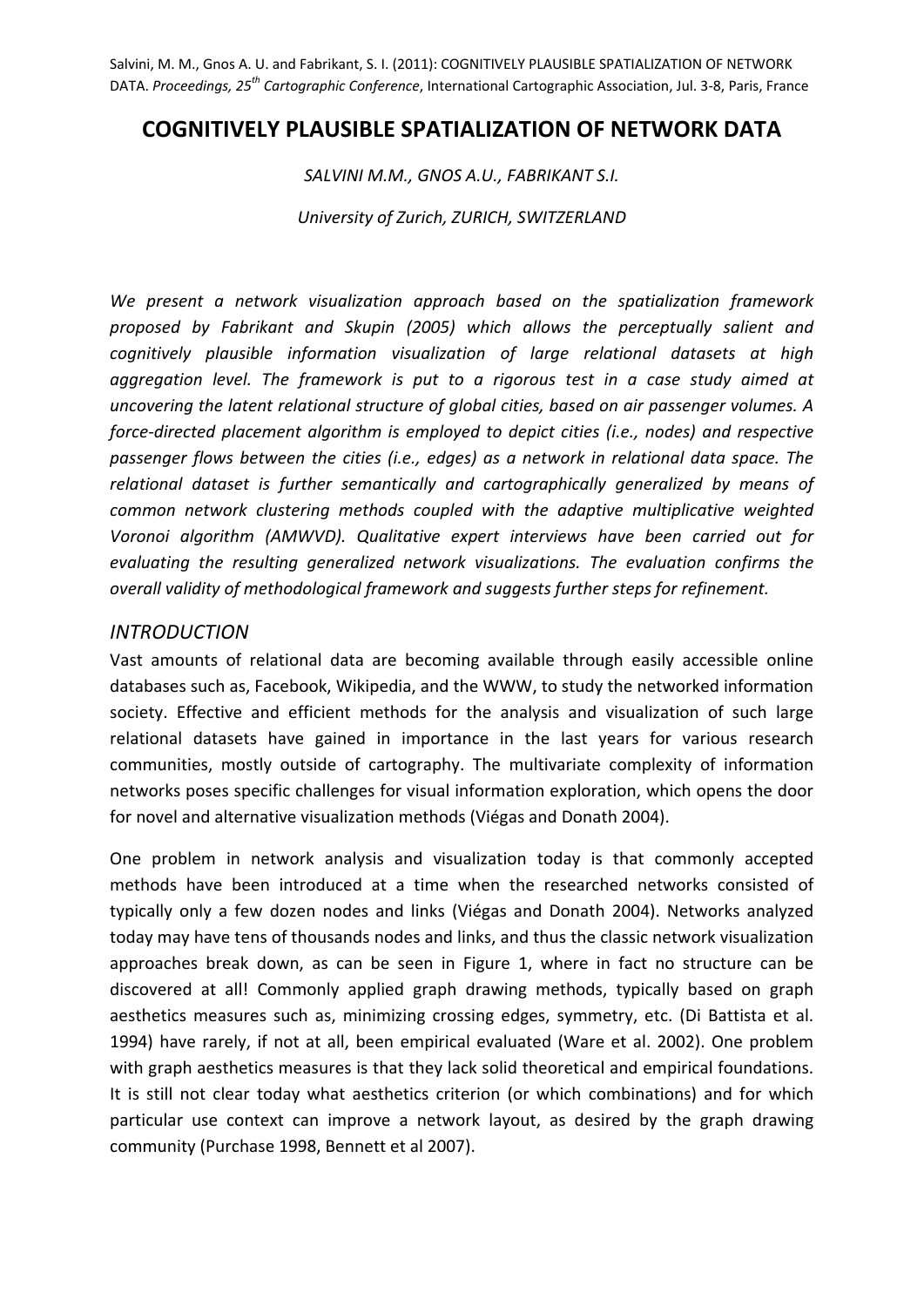

**Figure 1**: Global cities network spatialization based on air passenger flows 2004 (ENAC, 2004; IGUL 2008). Layout is generated with a Kamada‐Kawai algorithm.

One main challenge in network visualization is to reduce data complexity by projecting a multivariate (origin‐destination) data matrix onto a lower dimensional (i.e., two‐ dimensional) planar display space. This spatialization is achieved by selecting the thematically most important and perceptually most salient links and nodes without losing the overall structure of the original network. Dealing with multivariate data reduction and effective visuo-spatial representation in a two-dimensional plane is obviously one of the main goals of cartography. The applicability of cartographic and geovisualization methods for spatialization has been empirically validated in earlier work (Skupin and Fabrikant 2003; Fabrikant et al. 2004), and the benefit of applying these methods to non‐spatial data is well documented (Couclelis 2002; Fabrikant and Skupin 2005). Other visualization communities and fields thus may well benefit from the rich body of work available in cartography (Slocum et al. 2010).

In this paper, we present a perceptually salient and cognitively plausible information visualization approach for large relational datasets. This approach is based on the spatialization framework proposed by Fabrikant and Skupin (2005). The framework is put to a rigorous test in a case study aimed at uncovering the latent relational structure of global cities, based on air passenger volumes (ENAC, 2004; IGUL 2008). The connectivity of the cities is expressed with the number of airline passenger between them. This is an established method in economic geography to approximate the relationship between cities in studies about global city networks. However, this approach also includes some critical limitations,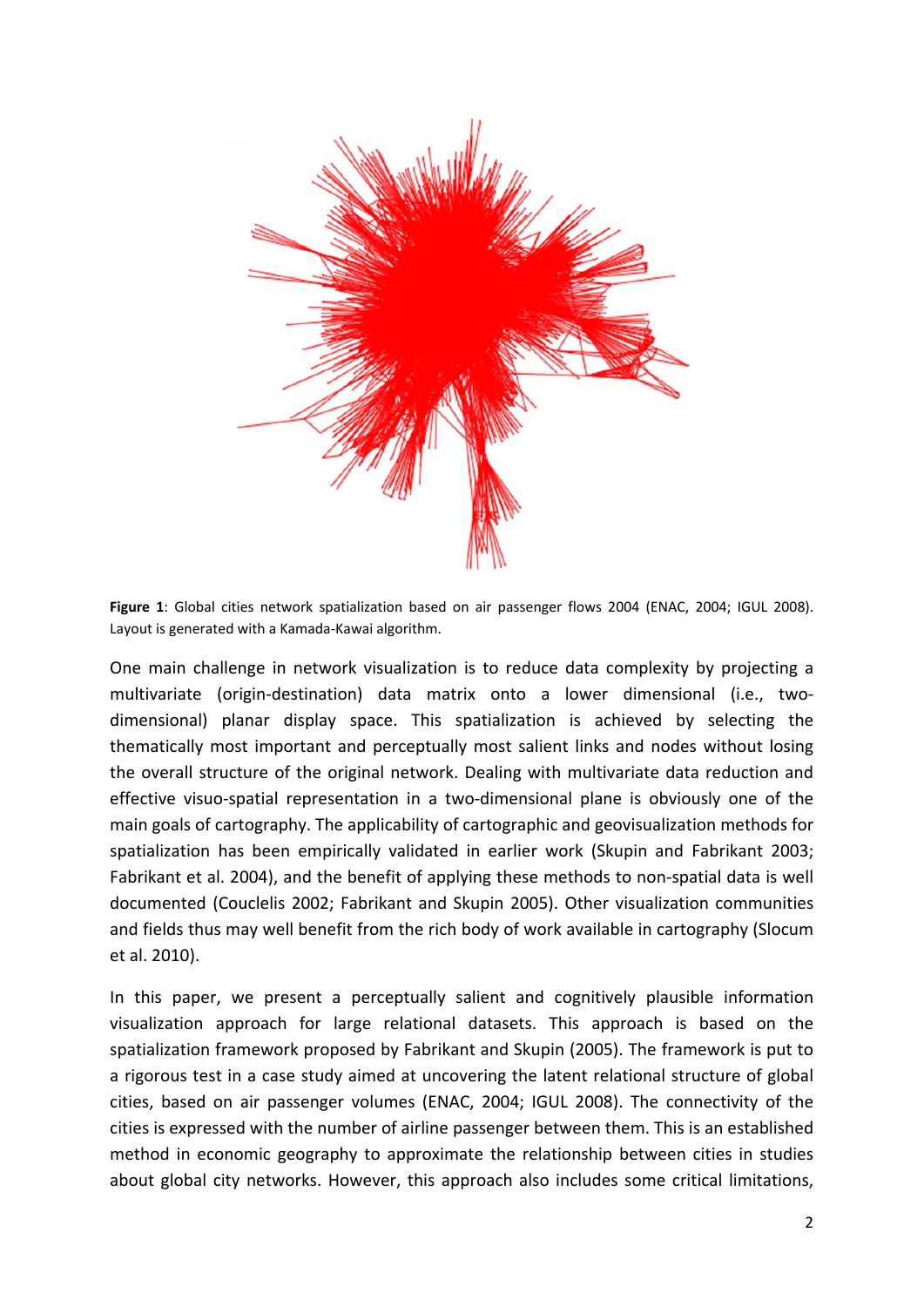for example, the occurrence of touristically attractive destinations being over represented in airline travel data (Derudder and Wiltox 2008). We are aware of this data limitation in our case study, but this has no implication for our methodological contribution.

# *SPATIALIZATION FRAMEWORK*

The spatialization framework (Fabrikant and Skupin 2005) suggests "*the systematic transformation of high‐dimensional data sets into lower‐dimensional, spatial representations for facilitating data exploration and knowledge construction*" (Skupin and Fabrikant 2007). It also allows the perceptually salient and cognitively plausible information visualization of large relational datasets. Similarly to cartographic generalization, the spatialization framework includes semantic and geometric generalization.

The semantic generalization process in spatialization relates to the identification of the appropriate spatial metaphors which captures the essential characteristics of the data entities to be visualized (Fabrikant and Skupin 2005). Sound metaphors not only combine semantic properties from a source domain, but also ideally contain cognitive and experiential aspects (Fabrikant and Skupin 2005). Examples of such metaphors are the landscape metaphor for a continuous data space, the city metaphor for discrete data spaces, the scale metaphor for underlining the change in level of detail, among others. Fabrikant and Skupin (2005) identify four semantic primitives as the building blocks of more complex spatial metaphors. These primitives are applicable to a range of information types, and are associated with a range of geographic source domains. The four semantic primitives are: locus, trajectory, boundary, and aggregate (Fabrikant and Skupin 2005). *Locus* is characterized by a location a two‐dimensional representational space which is determined by its semantic relationships with other information items in this space. *Trajectory* is a linear entity type, which underlines the relationship between items. *Boundary* is also a linear type of representation and it captures discontinuities in an information space. Boundaries delineate semantic regions. Semantic regions are called aggregates, and they represent an areal entity type. An *aggregate* is the result of a classification process; it is understood as a homogenous zone (with or without a discrete boundary) that can be distinguished from other zones (Fabrikant and Skupin 2005).

The geometric generalization deals with the perceptually salient depiction of the semantic primitives. As soon the semantic primitives are assigned, they can be straightforwardly represented graphically, using Bertin's (1967) commonly known visual variables (Fabrikant and Skupin 2005). For example, depending on the displayed scale, the semantic primitive locus may be represented as a point or an area, the linear primitive trajectory and boundary by a line, and the aggregate primitive by a point or a polygon (Fabrikant and Skupin 2005).

# *SEMANTICS OF THE GLOBAL CITY NETWORK*

Different spatial metaphors capture different characteristics of the global city network. We identify two main metaphors: the distance-relatedness, and the scale metaphor.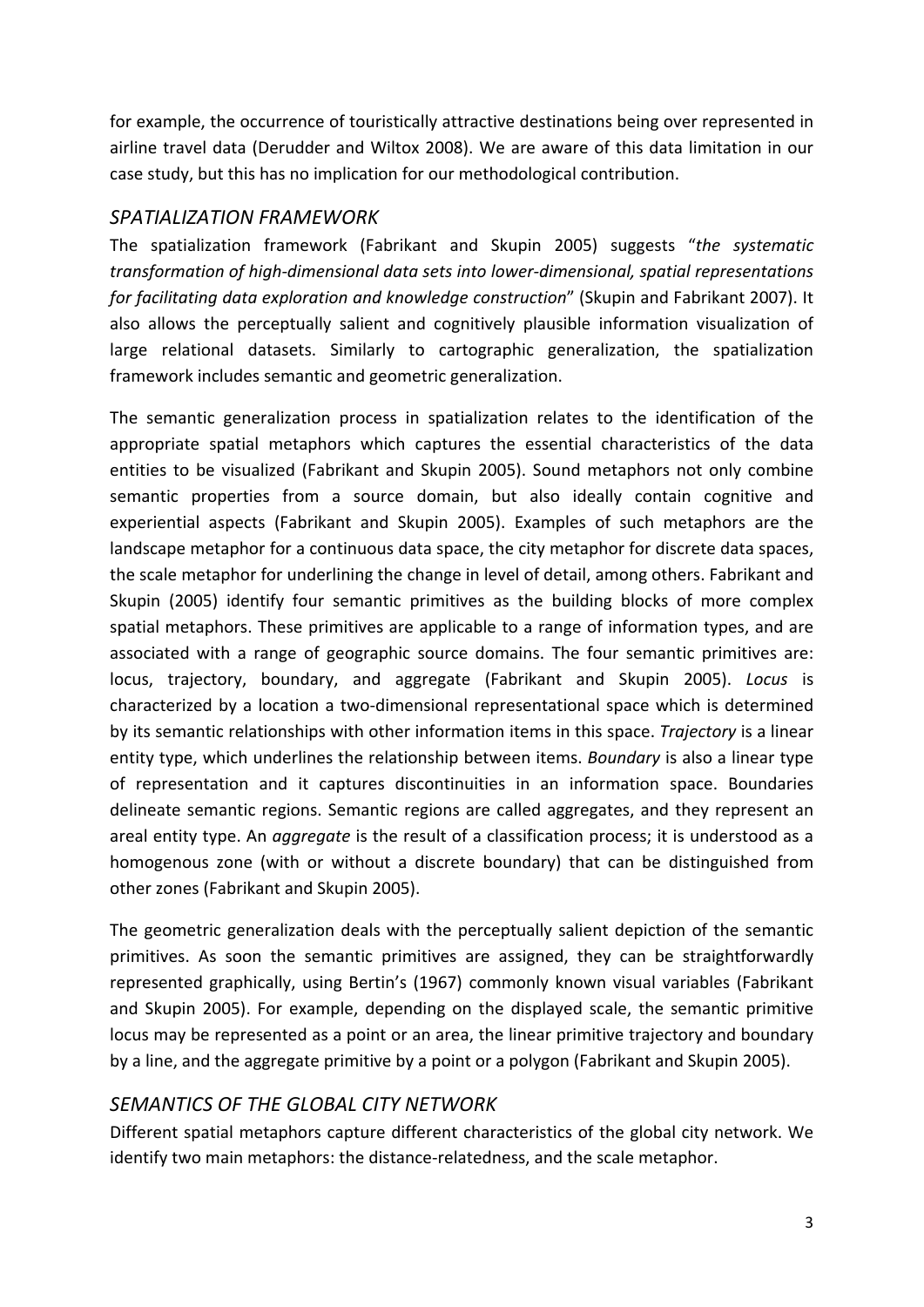The distance-relatedness metaphor is actually a modification of the well-known distancesimilarity metaphor (Fabrikant et al. 2004), and is also based on the commonly known *"first law of geography: everything is related to everything else, but near things are more related then distant things"* (Tobler 1970). In other words, near items (cities) in the topological space are more strongly connected than distant cities.

The semantic primitive locus captures the placement of cities, represented as nodes, in our network data space. City (i.e., node) placement is dependent on a city's interactions with other cities. In traditional network analysis and visualization, edges are used to emphasize the relations between the nodes. In our approach, we also emphasize the discontinuity between nodes with the boundary metaphor, to show cities that are not at all or only weakly connected.

The second metaphor used in our example is the scale metaphor. The scale metaphor is not only fundamental to geographical analysis, but it is also associated with cognitive and experiential properties of the real world (Fabrikant 2001a), such as human perception and cognition of geographical phenomena and processes. As we change the viewing scale, the thematic focus changes, for example, from the single field to a complete landscape. The scale metaphor allows us to solve the data density problem in large networks by establishing a hierarchical order of data items based on different levels of detail. Similarly to topographic map series, on a smaller scale, the focus of interest may be on regions or larger cities, while at larger map scale, smaller cities and towns become more relevant.

# *DATA TRANSFORMATION AND GEOMETRIC IMPLEMENTATION*

For the geometric generalization step we propose an interdisciplinary approach which integrates methods from geovisual analytics, cartographic design, social network analysis (Wasserman and Faust 2008), and information visualization, including graph drawing (Di Battista et al. 1994).

As described earlier, we are interested in highlighting a city's location in a topological information space, based on air passenger data, by means of the distance-relatedness metaphor. Graph drawing algorithms (Di Battista et al. 1994) seem useful for this step. With *DrL* (Davidson et al. 2001), we chose a force directed placement algorithm to transform the data matrix into a network (Chen 2004). The force directed placement algorithm places strongly connected cities closer together on the network than less connected ones.

Next, we are interested in depicting the underlying semantic hierarchy in the city network. At smaller (coarser) scale we want to highlight regions and larger cities. Both, city size and regional organization can be defined in a cities network. Highly connected cities form city communities or urban regions. These regions are defined by high within‐community connectivity, and sparse relations between other communities (Newman and Girvan 2004). We calculate city communities with the Newman and Girvan (2004) algorithm which iteratively removes links between cities with the greatest betweenness. Betweenness is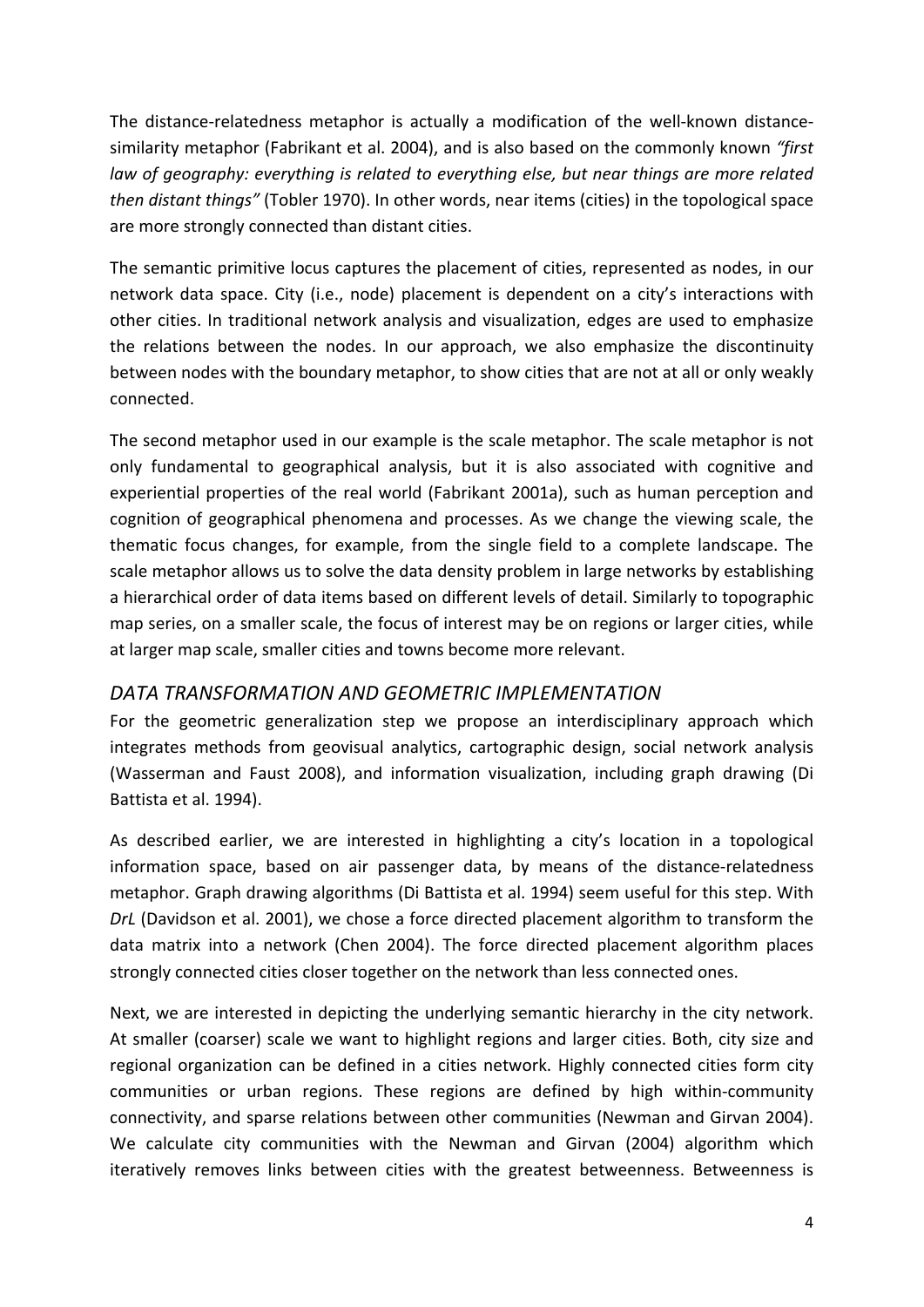defined as the sum of all shortest connections between every single node in the network (Wasserman and Faust 2008).

This coarser level of the semantic hierarchy is depicted with homogeneously colored community zones, to visually emphasize the containment principle, as one key characteristics of the hierarchical organization (Fabrikant 2001b). City regions on smaller scale vary in size proportionally to passenger flow volumes between cities. We employed the adaptive multiplicative weighted Voronoi method (AMWVD) to achieve this (Reitsma et al. 2007). The AMWVD is in essence an extension of the classical Verona tessellation. We implemented an OpenJump GIS plug-in, which transforms given nodes into AMWVD polygons, and additionally creates a convex hull that includes all generating nodes. As the AMWVD method is computationally expensive, we calculated the AMWVD only for the most thematically salient cities in the network, which is sufficient for our case study. The saliency of a city is given by the quantity and quality of its relations to other cities. Guimerà and Amaral (2005) developed a detailed taxonomy of nodes based on their functions in a network. For example, the most important cities in a network are called hubs. Hubs have a high degree of network centrality, and are defined by many within- and between-community connections. The between‐community connections are typically with other hubs. The result of the AMWVD spatialization is shown in Figure 2 below.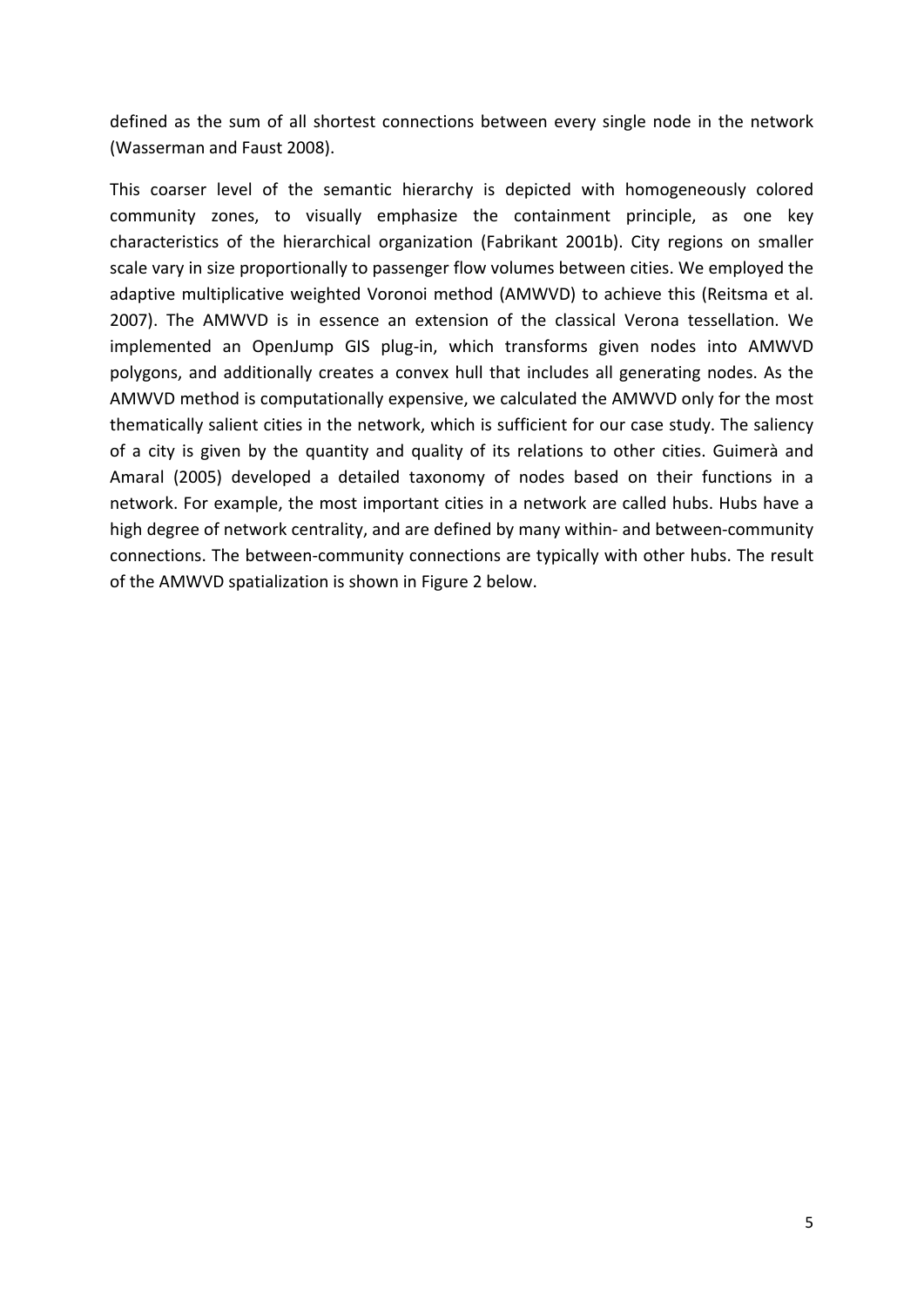

**Figure 2**: Global cities network based on air passenger flows 2004 at the regional level.

The cities shown in the AMWVD in Figure 2 are all considered hubs in the passenger flow data space (ENAC, 2004; IGUL 2008). The AMWVD reveals hub polygons scaled according to annual air passenger volumes. The hub labels are placed within the largest polygon fragment (explained further down) of the AMWVD polygons, to indicate the relative location of the hub to other hubs. Additionally, label size indicates the degree of node centrality. More central hubs have larger labels than less central ones. For example, the growing importance of Dubai as a recent hub in international air traffic becomes apparent in this way.

We use the visual variable color hue to distinguish the community membership of cities. We employed ColorBrewer2 to assign cartographically sound colors emphasizing the qualitative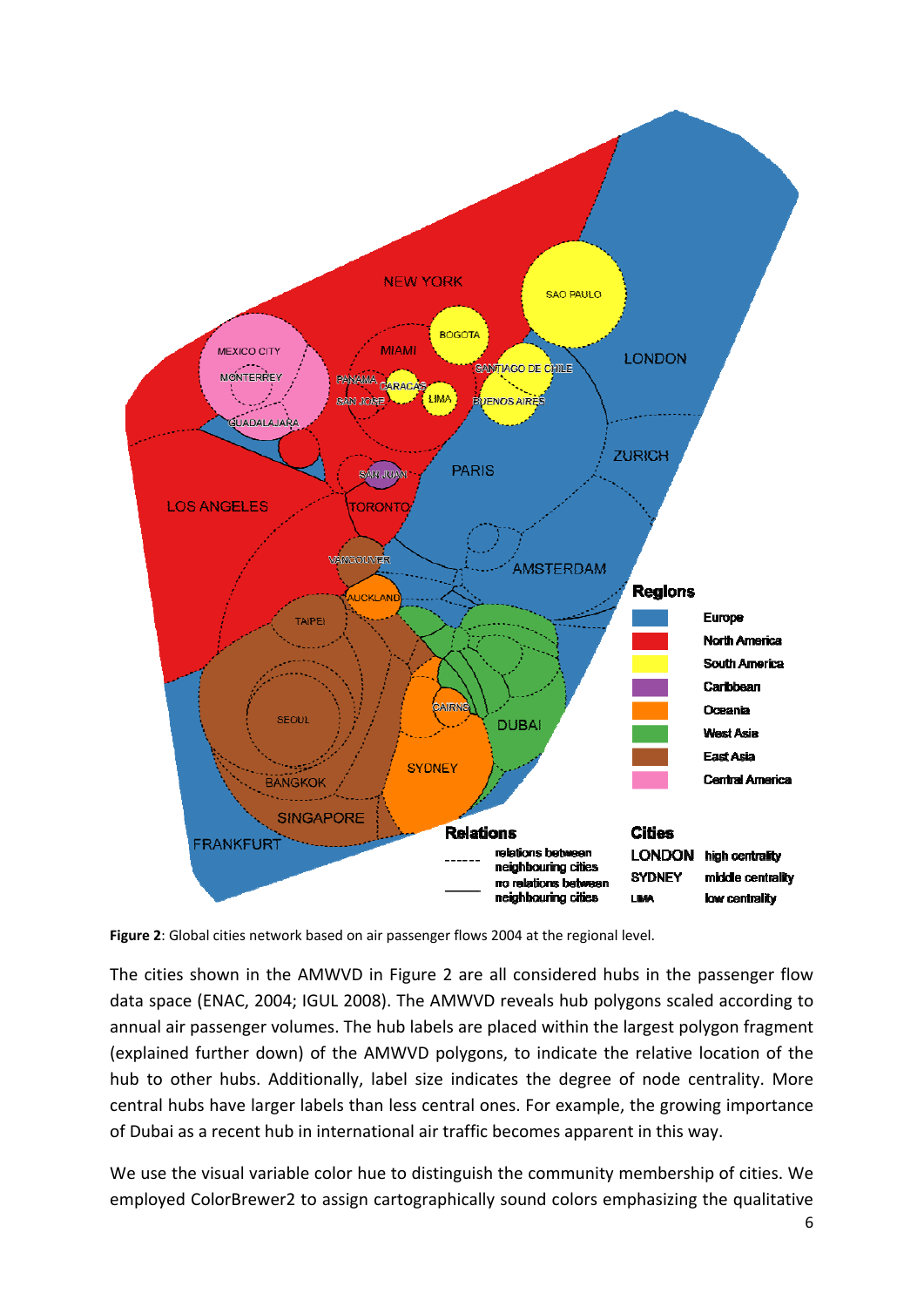aspect of our data (Brewer et al. 2003). The hub regions (e.g., the East Asian hub cluster in brown) emerge as a result of the within/between connectivity analysis described earlier. The uncovered regions appear meaningful at first glance, as hubs within the same geographic region appear near each other in the spatialization. For example, Zurich, London, Paris and Amsterdam are all located within the blue European cluster. On the one hand, this seems unsurprising, as airplane movement is typically constrained by a finite flight range, thus the geographical configuration is implicitly re‐produced in the spatialization. However, we might also discover a cultural effect in Figure 2. For example, Auckland (NZ) is placed not only close to East Asian cities (logical in terms of flight distance), but also to linguistically similar North American hubs, and culturally close western European cities.

The semantic primitive *boundary* is also used in Figure 2 to depict the kind of relationship between the different cities (i.e., hubs) in the global city network. The visualization of the boundary primitive is perceptually necessary, as the AMWVD might create polygons that share a common border, but that are not necessarily directly related with each other. We employ dashed boundary lines to visually distinguish adjacent polygons which have direct network connections (i.e., are permeable via hubs), from those that do not. Zones that are not connected directly via hubs are distinguished with a solid boundary line. This literally means that no direct passenger flow exist between these polygons. For example, the adjacent cities Zurich and London are directly related, as they share a permeable (dashed) polygon boundary, whereas London and Paris surprisingly seem not related, as they are separated by a solid boundary. It so happens that the flight connections between Paris and London were not included in the used dataset, and this is revealed by the spatialization.

Figure 2 also exemplifies a more general issue with the AMWVD method, as fragmented (i.e., discontinuous) polygons can occur as mentioned earlier (i.e., Frankfurt). The polygon labeled Frankfurt at the lower left corner of Figure 2 belongs to a much larger, but fragmented polygon for this city. The generator point for Frankfurt lies within an unlabeled blue zone to the East of Auckland, with unlabeled green polygons at its southern border. This can happen when generator points that are close to each other also have higher weights than the other nodes in the database. Large polygons bend beyond the spatial extent of the convex hull, and reenter the map where there is enough space left for expansion, and thus might enclose other smaller polygons as a result (Reitsma et al. 2007).

#### *EVALUATION*

Qualitative expert interviews (including data experts and visualization experts) have been carried out for evaluating the resulting network visualizations at various levels of detail. For this paper, we report only on the results for the region level (Figure 2). For most of the experts the visualization was completely unfamiliar. This can of course influence its evaluation, as we did not explain the displays at the outset, and did not give experts respective training for correct interpretation. Overall, the evaluation confirms the validity of a cartographically sound methodological framework. The experts find the network visualizations thematically meaningful, and confirm that the chosen visualization approach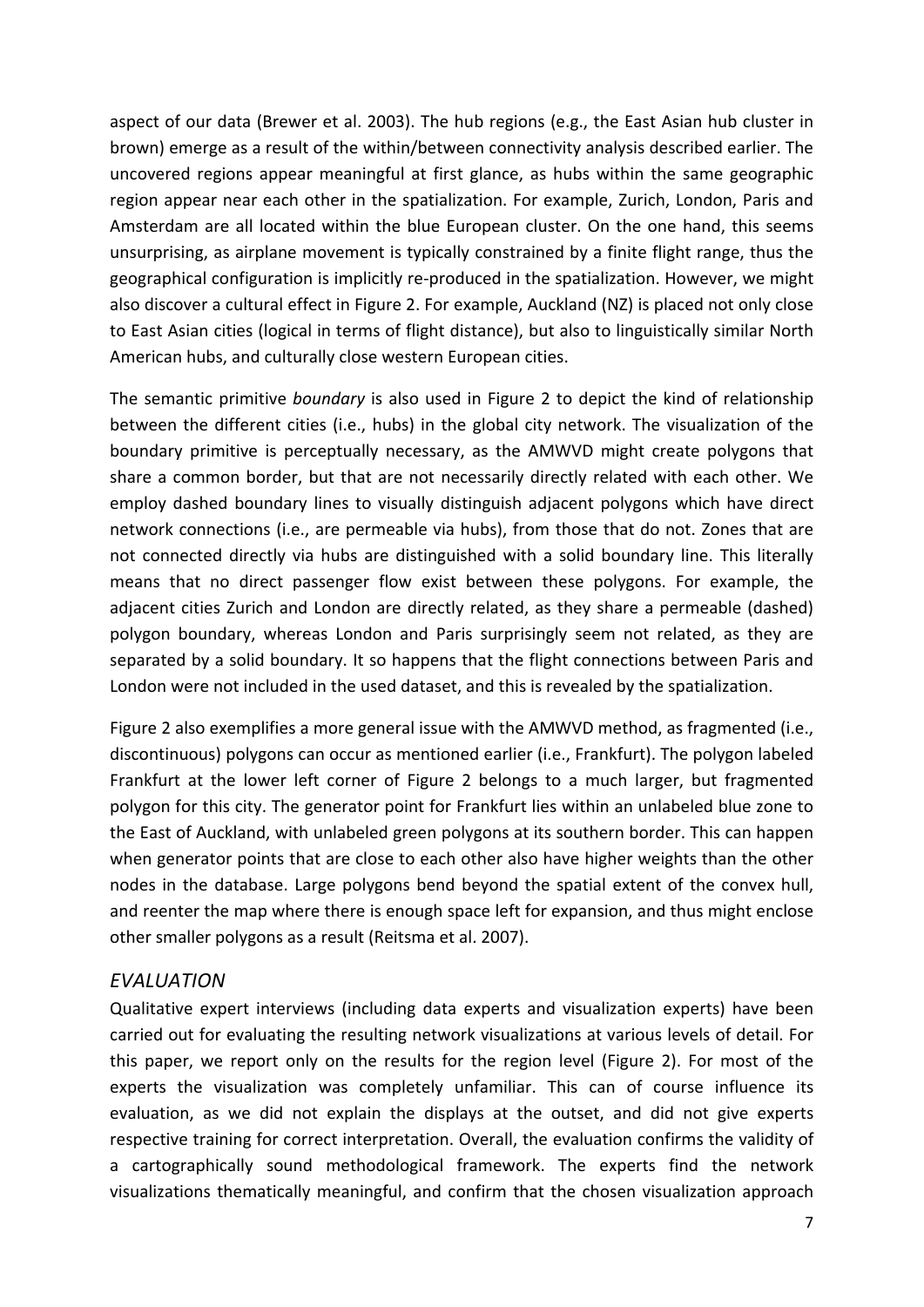indeed emphasizes cluster structure in the data: cluster membership of a city is easily visible and understandable through meaningful relative location and cluster assignment by color hue. The added benefit of simplification through aggregation (i.e., points to polygons) is somewhat reduced by the general unfamiliarity with this kind of visualization, and respective resulting of unintuitive geometry (i.e., island polygons). All experts found the interpretation of the island polygons (as one typical artifact of the AMWVD) conceptually difficult to understand. Moreover, island polygons were also found to be perceptually problematic, as the assessment of disconnected polygons makes magnitude judgment and comparison more difficult. Interestingly, in an empirical study by Reitsma and Trubin (2007), where participants were specifically asked to estimate polygon sizes in two standard continuous tessellations, compared to the AMWVD, the researchers did not find any evidence that size estimation with the AMWVD was more difficult or included more errors, compared to the two other continuous tessellation methods. Clearly, the careful application of Bertin's visual variables also helps to improve the readability of the visualizations.

### *SUMMARY AND OUTLOOK*

In this paper, we detail our network spatialization approach based on a theoretically sound spatialization framework, coupled with systematic use of cartographic depiction methods. We apply the proposed framework to identify a global city network, based on global air passenger flow data. The distance‐relatedness metaphor and the scale metaphor capture the main semantic characteristics of this network. For the geometric generalization step we propose a novel approach which integrates a forced directed placement algorithm (DrL) with adaptive multiplicative weighted Verona (AMWVD) polygons, for the thematically relevant and perceptually salient visualization of networks at coarser levels of detail. A qualitative expert evaluation confirms the overall validity of this network visualization approach based on simplification through aggregation (i.e. points to polygon transformation). However, our empirical results also raise new questions about the cognitive adequacy of the AMWVD approach, especially relating to the complex, and somewhat unintuitive geometry. A future research avenue therefore will be to further explore the potential of the AMWVD in the network context. On the one hand, the ambivalent evaluation outcome could be due to inherent limitations of the algorithm, which would then require algorithm redesign, or it might be simply related to user unfamiliarity, which—like map reading in general—could be solved with adequate training, to yield the expected benefits.

#### *ACKNOWLEDGMENTS*

We would like to thank our experts who provided valuable information by serving as research participants in the interviews. We are also grateful to René Reitsma who introduced us to his intriguing AMWVD ideas during his sabbatical stay at our research group in early 2009.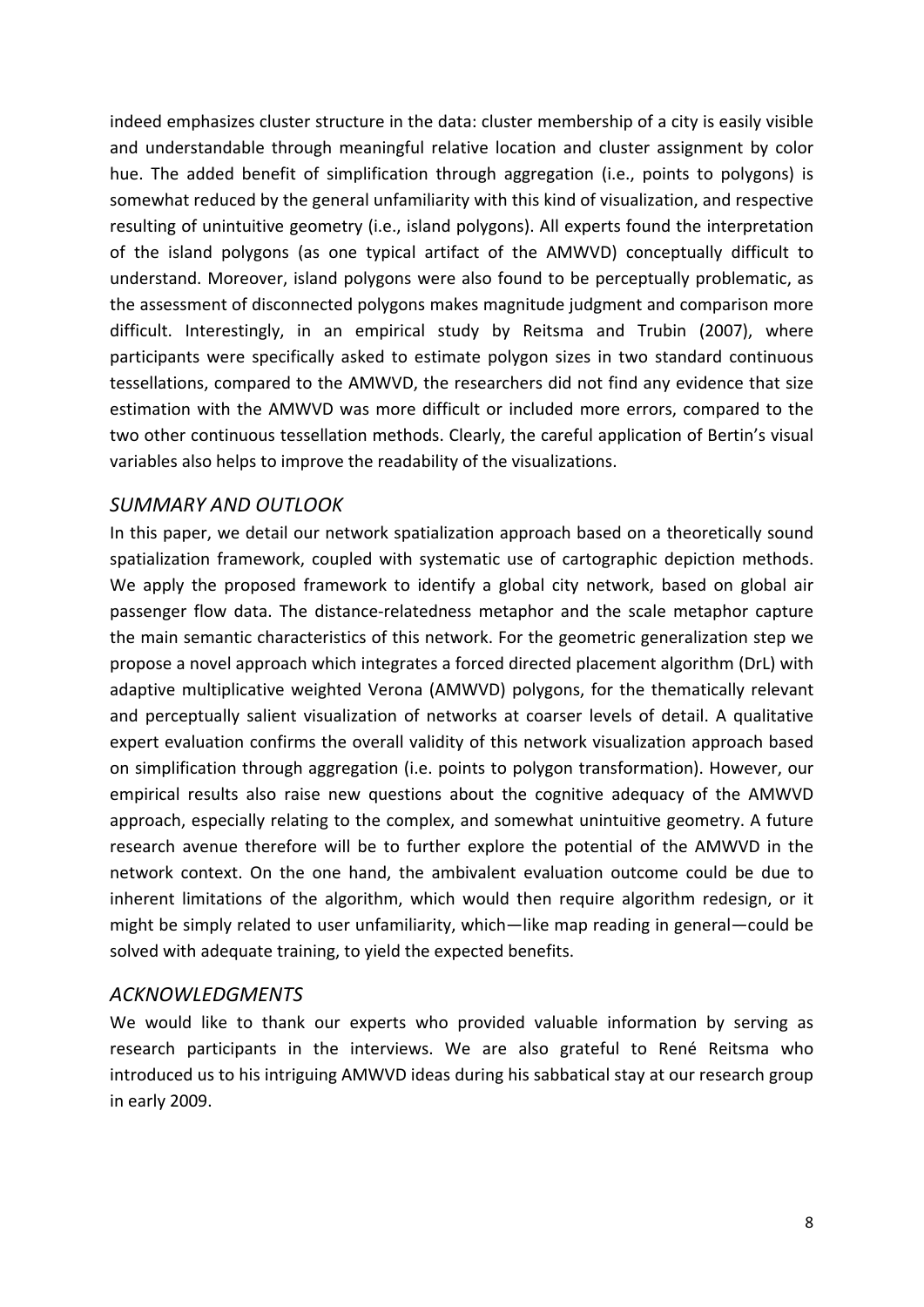#### *REFERENCES*

- Bennett, C.; Ryall, J.; Spalteholz; and Gooch, A. 2007. The Aesthetics of Graph Visualization. *Computational Aesthetics in Graphics, Visualization, and Imaging* **:1‐8.**
- Bertin, J.; and Barbut, M. 1967. *Sémiologie graphique: les diagrammes, les résaux, les cartes.* Mouton, Paris.
- Brewer, Cynthia A., Geoffrey W. Hatchard and Mark A. Harrower. 2003. ColorBrewer in Print: A Catalog of Color Schemes for Maps, *Cartography and Geographic Information Science* **30(1): 5‐32.**
- Chen, C. 2004. *Information Visualization. Beyond the horizon*.
- Couclelis, H. 1998. Worlds of information: The geographic metaphor in the visualization of complex information. *Cartography and Geographic Information Systems* **25(4): 209‐ 220**.
- Davidson, G. S., Wylie, B. N., & Boyack, K. W. (2001). Cluster stability and the use of noise in interpretation of clustering. *Proceedings,* IEEE Information Visualization (Infovis 2001), San Diego, CA**: 23‐30.**
- Derudder, B.; and Witlox F. 2008: Mapping world city networks through airline flows: context, relevance, and problems. *Journal of Transport Geography* **16: 305–312**.
- Di Battista, G.; P. Eades; R. Tamassia; and I.G. Tollis. 1994. Algorithms for drawing graphs: an annotated bibliography. *Computational geometry* **4: 235‐282**.
- Fabrikant, S.I. (2001a): Evaluating the Usability of the Scale Metaphor for Querying Semantic Space. *Lecture Notes in Computer Science* **2205.**
- Fabrikant, S.I. (2001b): Visualizing region and scale in information space. *Proceedings,* The 20th International Cartograpic Conference, ICC 2001, Beijing, China*:* **2522‐2529.**
- Fabrikant, S.I. and A. Skupin. 2005. Cognitively Plausible Information Visualization. *Exploring Geovisualization*, ed. A.M. Dykes; A.M. MacEachren; and M.J. Kraak.
- Fabrikant, S.I.; Montello, D.R.; Ruocco, M.; Middleton, S. 2004. The Distance-Similarity Metaphor in Network‐Display Spatialzations. *Cartography and Geographic Information Science* **31 (4): 237‐252.**
- Garlandini, S., Fabrikant, S.I. (2009): Evaluating the Effectiveness and Efficiency of Visual Variables for Geographic Information Visualization. *COSIT 2009*. Springer, Berlin, **195‐ 211**.
- Guimerà, R. and L.A.N. Amaral. 2005. Cartography of complex networks: modules and universal roles. *Journal of Statistical Mechanics* **2: 1‐13**.
- Newman, M.E.J. and M. Girvan. 2004. Finding and evaluating community structure in networks. *The physical review E*. **69 (2): 26113.**
- Purchase, H.C. 1998. Performance of Layout Algorithms: Comprehension, not Computation. Journal of Visual Languages and Computing **9 (6): 647‐657**.
- Reitsma, R. and S. Trubin. 2007. Partioning with adaptive Voronoi diagrams. *Information Visualisation* **6: 123‐138.**
- Reitsma, R., S. Trubin; and E. Mortensen. 2007. Weigth‐proportional space partioning using adaptive Voronoi Diagrams. *Geoinformatica* **11: 383‐405**.
- Skupin, A. and S.I. Fabrikant. 2007. Spatialization. In *The handbook of geographical information science*, ed. J.P. Wilson and A.S. Fotheringham, **61‐79**.
- Skupin A. and Fabrikant, S.I. 2003. Spatialization Methods: A Cartographic Research Agenda for Non‐Geographic Information Visualization. *Cartography and Geographic Information Science,* **30 (2): 95‐119.**
- Slocum T.A.; McMaster, R.B.; Kessler, F.C.; and Howard, H.H. 2009. *Thematic Cartography and Geovisualization – Third Edition*. Pearson, Upper Saddle River (USA).